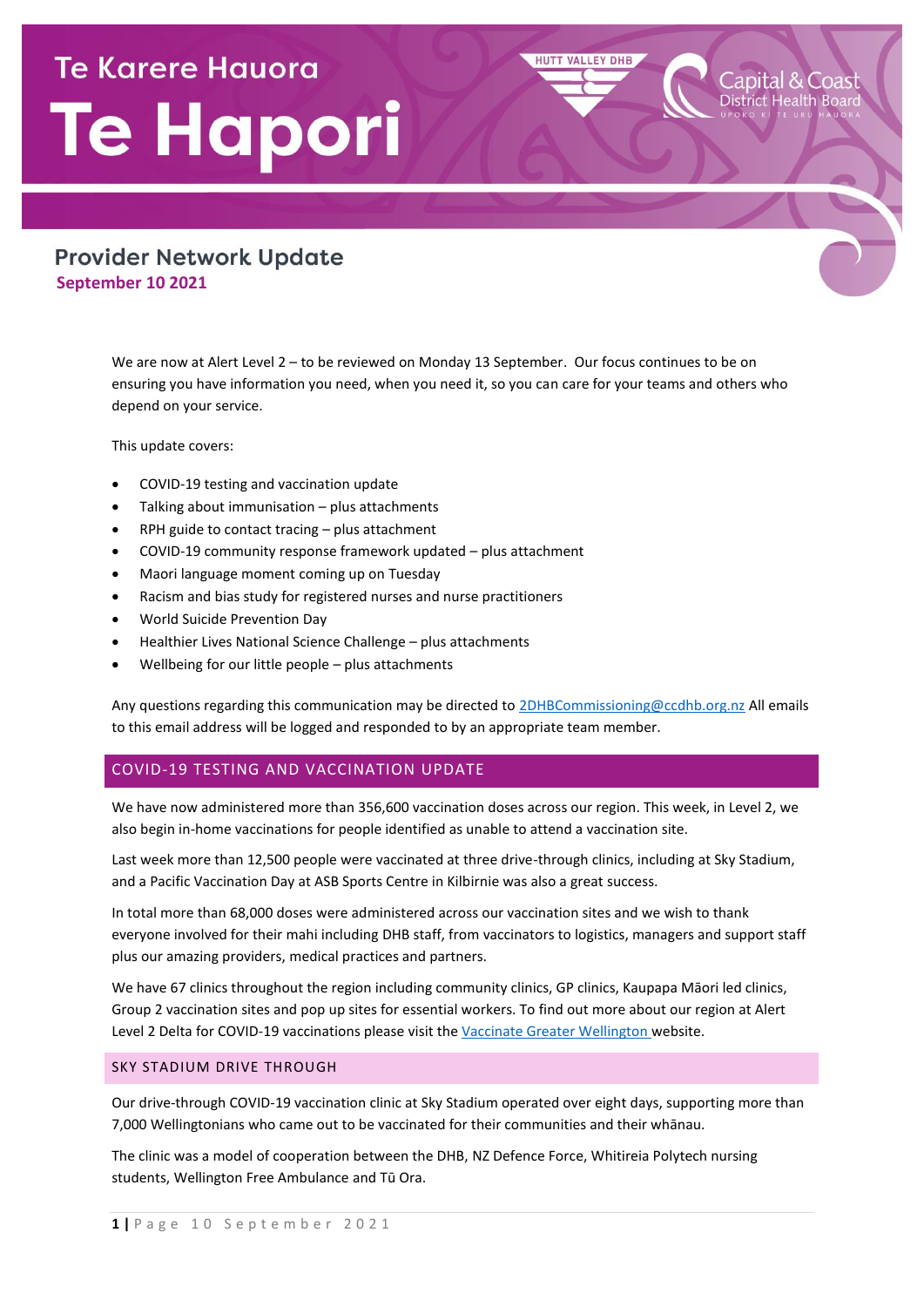Now that everyone aged 12+ is eligible for vaccination, it was great to see so many parents bringing their children along and getting vaccinated together.

#### ADVICE FOR WHĀNAU

For whānau who are anxious about the number of vaccinations we have in the country, we have enough for all eligible New Zealanders. 250,000 doses arrived from Spain today.

Testing remains critical at all alert levels. Follow all the rules and get tested if you are māuiui.

Record keeping will help prevent future outbreaks so encourage whānau to keep scanning.

Full information around vaccination sites can be found here:

Wellington[: https://www.healthpoint.co.nz/covid-19-vaccination/wellington/](https://www.healthpoint.co.nz/covid-19-vaccination/wellington/) Hutt Valley:<https://www.healthpoint.co.nz/covid-19-vaccination/hutt/>

Full information around testing sites is available here.

Wellington[: https://www.healthpoint.co.nz/covid-19/wellington/](https://www.healthpoint.co.nz/covid-19/wellington/)

Hutt Valley:<https://www.healthpoint.co.nz/covid-19/hutt/>

# TALKING ABOUT IMMUNISATION

Immunisation Advisory Centre (IMAC) is a local source of independent, factual information based on scientific research regarding vaccine-preventable diseases and the benefits and risks of immunisation. It has also been training New Zealand's vaccinators for more than 15 years, providing information and training for health professionals, national immunisation coordination and policy advice and research into many aspects of vaccines and vaccine-preventable diseases.

IMAC developed an [accelerated provisional vaccinator training course](https://covid.immune.org.nz/) to grow New Zealand's vaccinator workforce by up to 3,000 vaccinators by mid-2021 to support the COVID-19 Immunisation Programme. This training is available to a range of health professionals including nursing and medical students, paramedics, and nurses working in aged care.

The **attached** slides addressing how to talk about immunisation and the COVID-19 vaccine, pregnancy and vaccine hesitancy were presented by IMAC at the Aotearoa Breastfeeding Network recently

For more useful links to other information for this topic:

IMAC's COVID-19 education website for [https://covid.immune.org.nz/](https://urldefense.com/v3/__https:/covid.immune.org.nz/__;!!A3teau8g8Q!FCEjb7-Pf8JEFgYQ0MPLZVi_DtJcmKDRlei5Uo332T2wvrSlEj_uQFcMsy9vFjQ8kmcXFmMI$)

Written resources for health care professionals: [https://covid.immune.org.nz/faq-resources/written-resources](https://urldefense.com/v3/__https:/covid.immune.org.nz/faq-resources/written-resources__;!!A3teau8g8Q!FCEjb7-Pf8JEFgYQ0MPLZVi_DtJcmKDRlei5Uo332T2wvrSlEj_uQFcMsy9vFjQ8kowhgmX0$)

Fact sheet on Covid-19 vaccination, pregnancy, and lactation: [https://covid.immune.org.nz/sites/default/files/2021-07/COVID-](https://urldefense.com/v3/__https:/covid.immune.org.nz/sites/default/files/2021-07/COVID-19*20vaccination*20pregnancy*20and*20lactation*20fact*20sheet.pdf__;JSUlJSUl!!A3teau8g8Q!FCEjb7-Pf8JEFgYQ0MPLZVi_DtJcmKDRlei5Uo332T2wvrSlEj_uQFcMsy9vFjQ8kpdpJ7J0$)[19%20vaccination%20pregnancy%20and%20lactation%20fact%20sheet.pdf](https://urldefense.com/v3/__https:/covid.immune.org.nz/sites/default/files/2021-07/COVID-19*20vaccination*20pregnancy*20and*20lactation*20fact*20sheet.pdf__;JSUlJSUl!!A3teau8g8Q!FCEjb7-Pf8JEFgYQ0MPLZVi_DtJcmKDRlei5Uo332T2wvrSlEj_uQFcMsy9vFjQ8kpdpJ7J0$)

FAQs in plain English - [https://covid.immune.org.nz/faq](https://urldefense.com/v3/__https:/covid.immune.org.nz/faq__;!!A3teau8g8Q!FCEjb7-Pf8JEFgYQ0MPLZVi_DtJcmKDRlei5Uo332T2wvrSlEj_uQFcMsy9vFjQ8kgdFcoCr$)

An 0800 number phoneline that supports health professionals with queries - 0800 466 863

IMAC Facebook page: [https://www.facebook.com/ImmunisationAdvisoryCentre](https://urldefense.com/v3/__https:/www.facebook.com/ImmunisationAdvisoryCentre__;!!A3teau8g8Q!FCEjb7-Pf8JEFgYQ0MPLZVi_DtJcmKDRlei5Uo332T2wvrSlEj_uQFcMsy9vFjQ8khqYT1rL$)

You can also subscribe to their newsletter to get the most up to date information on the COVID-19 vaccine: [https://covid.immune.org.nz/newsletter](https://urldefense.com/v3/__https:/covid.immune.org.nz/newsletter__;!!A3teau8g8Q!FCEjb7-Pf8JEFgYQ0MPLZVi_DtJcmKDRlei5Uo332T2wvrSlEj_uQFcMsy9vFjQ8kvE0y8Re$)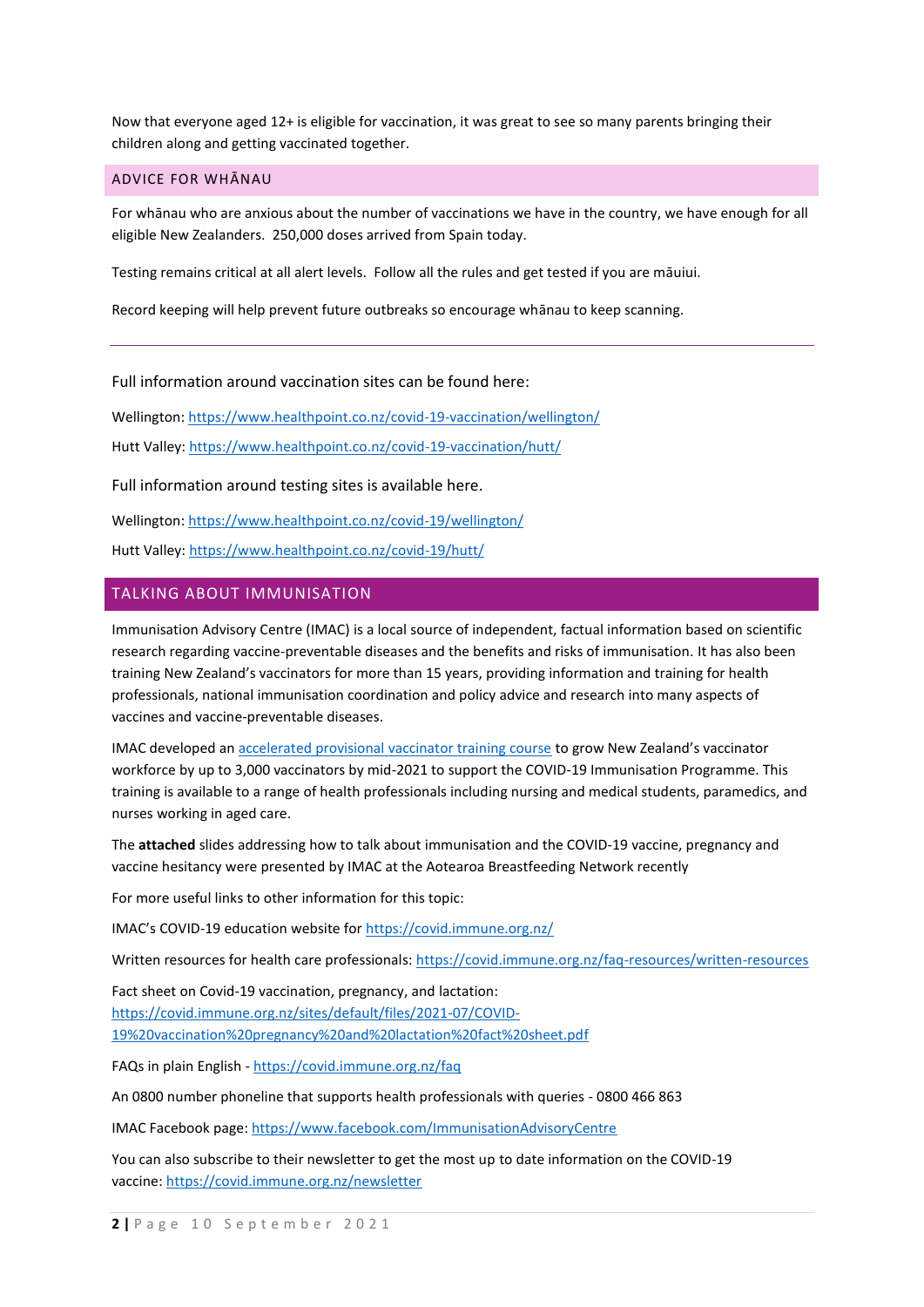# RPH GUIDE TO CONTACT TRACING

Regional Public Health is encouraging everyone to use the contact tracing app which is now mandatory for everyone aged 12 and over. The app has a significant impact on how quickly RPH can do its work identifying and tracing contacts and locations of interest, and speeds up the ability to have people isolating and not mixing in the community unknowingly.

A contact tracing poster explaining the process is **attached** and can also be downloaded here: [https://www.rph.org.nz/news-and-events/news-and-media-releases/2021-09-08-contact-tracing-and-keeping](https://www.rph.org.nz/news-and-events/news-and-media-releases/2021-09-08-contact-tracing-and-keeping-safe/contact-tracing-process-final.pdf)[safe/contact-tracing-process-final.pdf](https://www.rph.org.nz/news-and-events/news-and-media-releases/2021-09-08-contact-tracing-and-keeping-safe/contact-tracing-process-final.pdf)

For those people that cannot use the NZ COVID Tracer app, a COVID-19 Contact Tracker booklet is an alternative. This helps those who can't access a smartphone or may not be adept at QR code scanning.

You can order one here: [www.rph.org.nz/covidbook](http://www.rph.org.nz/covidbook)

You can also order copies in different languages here: [https://covid19.govt.nz/health-and-wellbeing/contact](https://covid19.govt.nz/health-and-wellbeing/contact-tracing/nz-covid-tracer-booklet/)[tracing/nz-covid-tracer-booklet/](https://covid19.govt.nz/health-and-wellbeing/contact-tracing/nz-covid-tracer-booklet/)

# COVID-19 COMMUNITY RESPONSE FRAMEWORK UPDATED

This framework was developed as a guide for the community health system when moving between different health sector alert levels. Not all information will be relevant to your workplace.

The alert system used for this framework is not the same as the Government alert system. This alert system considers the state of the local health system and will therefore vary region by region. This means that some activities will continue, reduce or cease depending on the state of your local health system, or it may depend on the needs of your practice population or community, including equity considerations.

The framework is **attached**, and you can read more information for managing suspected and confirmed cases of COVID-19 in primary care on the Ministry of Health website here: [https://www.health.govt.nz/our](https://www.health.govt.nz/our-work/diseases-and-conditions/covid-19-novel-coronavirus/covid-19-information-health-professionals/covid-19-primary-care#communityresponse)[work/diseases-and-conditions/covid-19-novel-coronavirus/covid-19-information-health-professionals/covid-](https://www.health.govt.nz/our-work/diseases-and-conditions/covid-19-novel-coronavirus/covid-19-information-health-professionals/covid-19-primary-care#communityresponse)[19-primary-care#communityresponse](https://www.health.govt.nz/our-work/diseases-and-conditions/covid-19-novel-coronavirus/covid-19-information-health-professionals/covid-19-primary-care#communityresponse)

# MĀORI LANGUAGE MOMENT ON 14 SEPTEMBER



Mahuru (September) is the perfect time to start your te Reo Māori journey or to shift it up a gear.

As part of this year's Te Wiki o te Reo Māori next week, we need you to join others across Aotearoa in celebrating this year's Māori Language Moment at **midday on Tuesday 14 September.** https://www.reomaori.co.nz/#take-part

Stop and take a moment for te Reo Māori. Your moment can be as simple or as hard as you want it to be. You can listen to it (whakarongo), speak it (korero), learn it (ako), sing it (waiata), read it (pānui), or play it (tākaro). Whichever you choose, know that you are part of a team of New Zealanders helping to keep te reo safe for the future.

# RACISM AND BIAS STUDY FOR REGISTERED NURSES / NURSE PRACTITIONERS

Racism and bias causes harm and contributes to health inequity. Cultural safety and te Tiriti o Waitangi (Treaty of Waitangi) competencies set out protective criteria that aim to reduce unsafe nursing care.

Te Kupenga Hauora Māori, Faculty of Medical and Health Science, The University of Auckland is running a study that will simultaneously measure bias and identify nurse's access to professional development.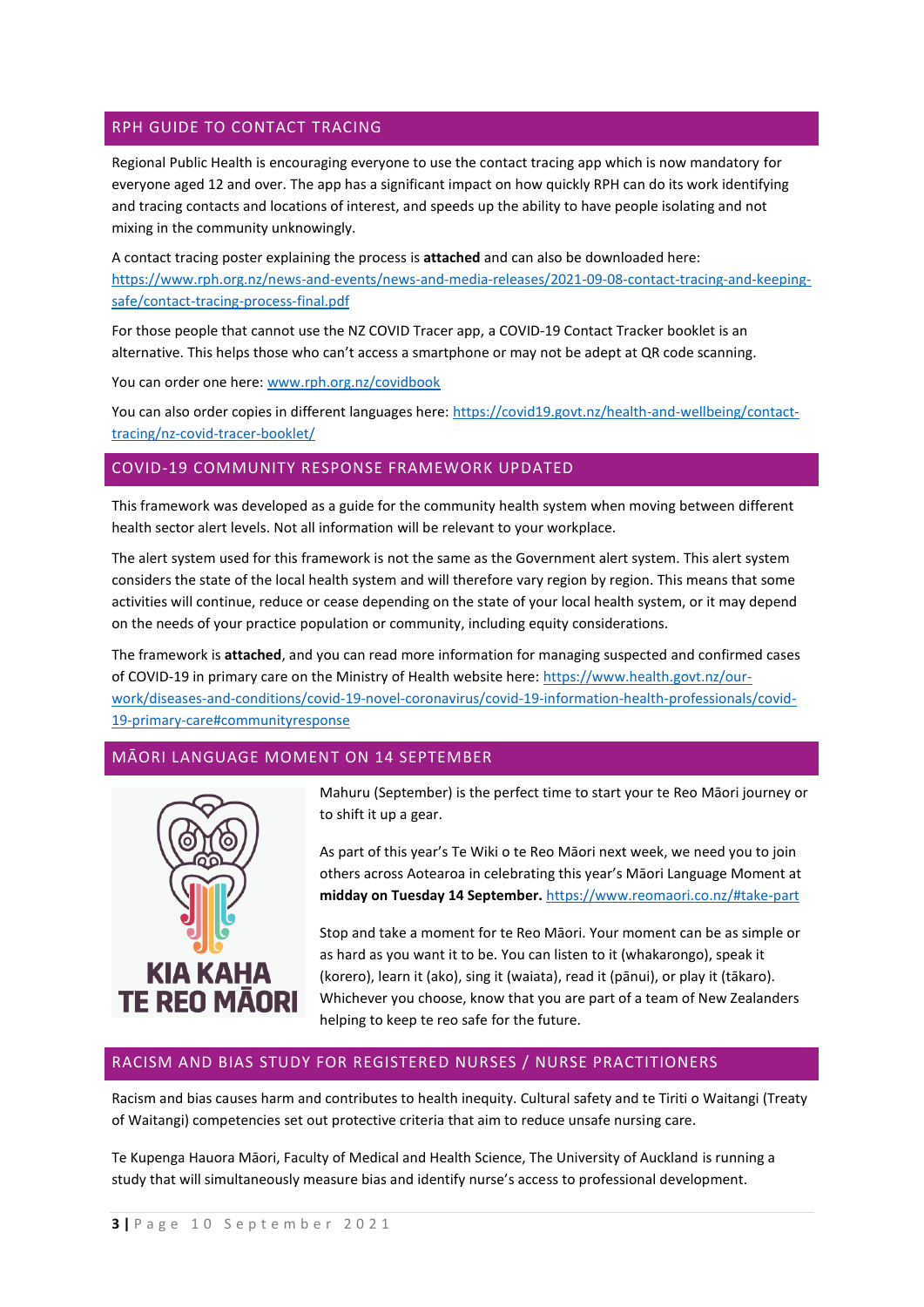This is part of Sonia Rapana-Hawkins' Doctor of Philosophy study asking 'Does racism exist among nurses in Aotearoa New Zealand?'

If you choose to participate, approximately 25-30 minutes of your uninterrupted time will be required to complete an anonymous online survey. At the end of the survey, we will offer you a chance to win one of two \$250 vouchers.

[To participate or find out more,](https://auckland.au1.qualtrics.com/jfe/form/SV_cwlBSieSEm8H6vk) follow this link. For further information about the study please contact [d.cormack@auckland.ac.nz.](mailto:d.cormack@auckland.ac.nz)

#### WORLD SUICIDE PREVENTION DAY 2021

Today is World Suicide Prevention Day today and this year's theme is 'Creating Hope Through Action' - a reminder that our actions, no matter how big or small, may provide hope to those who are struggling.

For more information please visit:<https://mentalhealth.org.nz/suicide-prevention>

If you, or someone you know needs help, please contact Te Haika on 0800 745 477. You can also text or call 1737. For immediate safety concerns, call 111.

# HEALTHIER LIVES

Healthier Lives is one of the 11 National Science Challenges established by central government in 2014 which bring together the country's tpo scientists to work collaboratively across disciplines, institutions and borders to tackle some of the biggest science-based issues and opportunities facing Aotearoa New Zealand.

Healthier Lives is undertaking innovative research aimed at significantly reducing the death and disease burden of some of our leading health problems. https://healthierlives.co.nz/

#### HEART HEALTH EQUITY HUI REPORT

A national hui led by the Manawataki Fatu Fatu programme discussed how to achieve equitable heart health outcomes, and document current research and service delivery. It also developed a vision of what equitable service delivery looks like, and created a plan or 'equity roadmap' for moving towards it. Hui participants identified eight major areas for action over the next year – details are in the report attached and here: <https://drive.google.com/file/d/1dLLHPcwYnX09JgqohSwFfqxPUGztOH7l/view>

#### STUDY SHOWS NEED TO PRIORITISE HIGH RISK GROUPS

A recent study has modelled the potential effect of COVID-19 vaccination programmes showing that targeting high risk groups will result in lower hospitalisations and deaths in most scenarios. Healthier Lives deputy director Andrew Sporle says it is critical to include strategies that ensure maximum protection for Maori and Pasifika who are at higher risk for hospitalisation and death from COVID-19, and benefits the whole population as a result.

Read the Herald article here: [https://www.nzherald.co.nz/nz/covid-19-coronavirus-delta-outbreak-hundreds](https://www.nzherald.co.nz/nz/covid-19-coronavirus-delta-outbreak-hundreds-could-die-if-nz-re-opened-without-health-measures-study/H2NU4J35ATUOLMUCIOF63WXHX4/)[could-die-if-nz-re-opened-without-health-measures-study/H2NU4J35ATUOLMUCIOF63WXHX4/](https://www.nzherald.co.nz/nz/covid-19-coronavirus-delta-outbreak-hundreds-could-die-if-nz-re-opened-without-health-measures-study/H2NU4J35ATUOLMUCIOF63WXHX4/)

Read the research paper here[: https://www.thelancet.com/journals/lanwpc/article/PIIS2666-6065\(21\)00165-](https://www.thelancet.com/journals/lanwpc/article/PIIS2666-6065(21)00165-6/fulltext#%20) [6/fulltext#%20](https://www.thelancet.com/journals/lanwpc/article/PIIS2666-6065(21)00165-6/fulltext#%20)